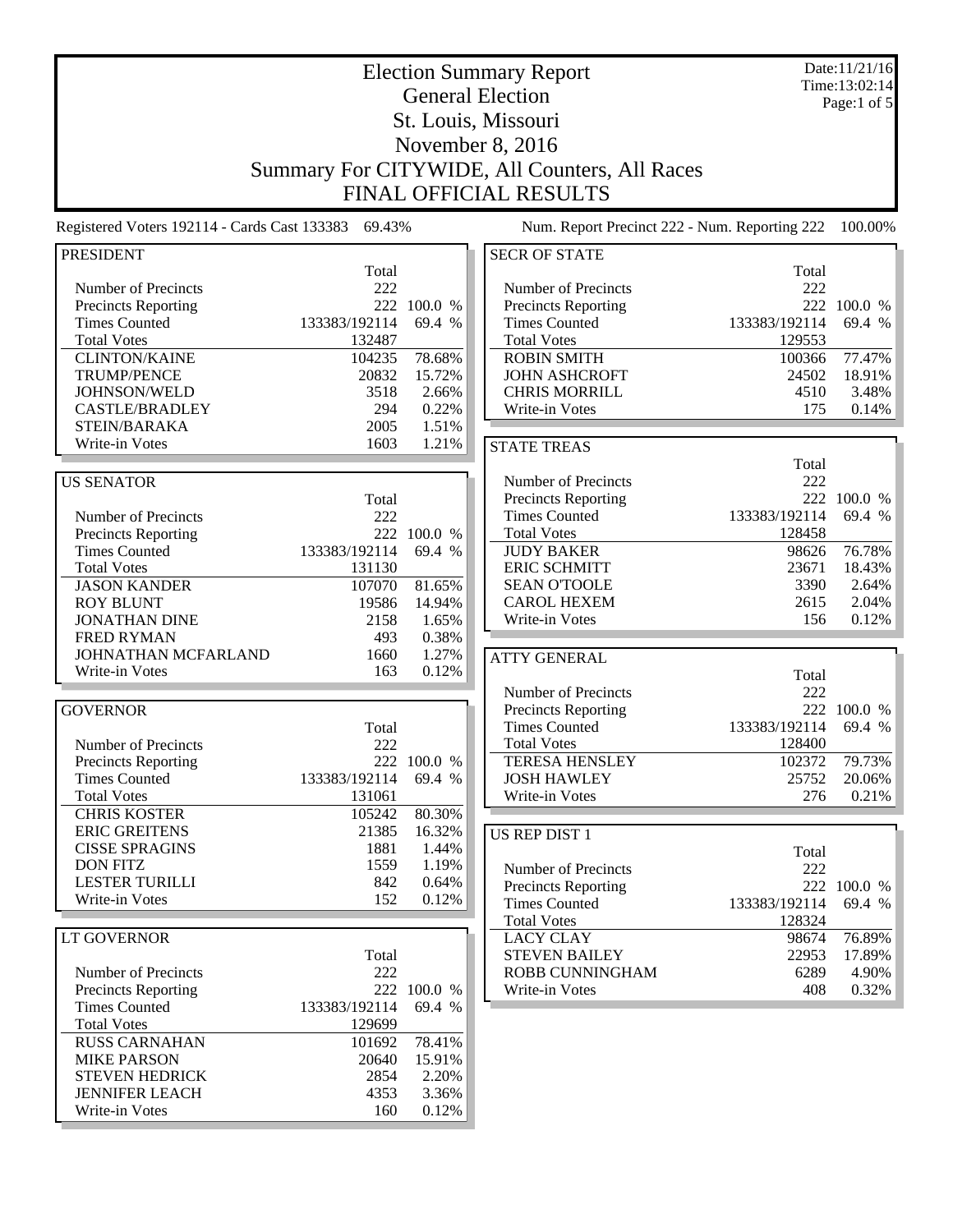| <b>Election Summary Report</b><br><b>General Election</b> |                                                     |                  |                                                    |                                               | Date:11/21/16<br>Time:13:02:14 |  |
|-----------------------------------------------------------|-----------------------------------------------------|------------------|----------------------------------------------------|-----------------------------------------------|--------------------------------|--|
|                                                           |                                                     |                  |                                                    |                                               | Page: $2$ of $5$               |  |
|                                                           |                                                     |                  | St. Louis, Missouri                                |                                               |                                |  |
|                                                           | November 8, 2016                                    |                  |                                                    |                                               |                                |  |
| Summary For CITYWIDE, All Counters, All Races             |                                                     |                  |                                                    |                                               |                                |  |
|                                                           |                                                     |                  | <b>FINAL OFFICIAL RESULTS</b>                      |                                               |                                |  |
|                                                           |                                                     |                  |                                                    |                                               |                                |  |
|                                                           | Registered Voters 192114 - Cards Cast 133383 69.43% |                  |                                                    | Num. Report Precinct 222 - Num. Reporting 222 | 100.00%                        |  |
| ST SEN DIST 4                                             | Total                                               |                  | ST REP DIST 78                                     | Total                                         |                                |  |
| Number of Precincts                                       | 98                                                  |                  | Number of Precincts                                | 25                                            |                                |  |
| <b>Precincts Reporting</b>                                |                                                     | 98 100.0 %       | <b>Precincts Reporting</b>                         |                                               | 25 100.0 %                     |  |
| <b>Times Counted</b>                                      | 66586/92316                                         | 72.1 %           | <b>Times Counted</b>                               | 13570/20502                                   | 66.2 %                         |  |
| <b>Total Votes</b>                                        | 62693                                               |                  | <b>Total Votes</b>                                 | 12755                                         |                                |  |
| <b>JACOB HUMMEL</b><br><b>BRYAN YOUNG</b>                 | 46678<br>13527                                      | 74.45%<br>21.58% | <b>BRUCE FRANKS</b><br><b>ERIK SHELQUIST</b>       | 10964<br>1744                                 | 85.96%<br>13.67%               |  |
| <b>MICHAEL LEWIS</b>                                      | 2372                                                | 3.78%            | Write-in Votes                                     | 47                                            | 0.37%                          |  |
| Write-in Votes                                            | 116                                                 | 0.19%            |                                                    |                                               |                                |  |
|                                                           |                                                     |                  | ST REP DIST 79                                     |                                               |                                |  |
| ST SEN DIST 5                                             |                                                     |                  |                                                    | Total                                         |                                |  |
|                                                           | Total                                               |                  | Number of Precincts                                | 31                                            |                                |  |
| Number of Precincts                                       | 124                                                 |                  | <b>Precincts Reporting</b>                         |                                               | 31 100.0 %                     |  |
| <b>Precincts Reporting</b>                                |                                                     | 124 100.0 %      | <b>Times Counted</b>                               | 15749/22927                                   | 68.7 %                         |  |
| <b>Times Counted</b>                                      | 66797/99798                                         | 66.9 %           | <b>Total Votes</b>                                 | 14588                                         |                                |  |
| <b>Total Votes</b>                                        | 62825                                               |                  | MICHAEL BUTLER                                     | 12971                                         | 88.92%                         |  |
| <b>JAMILAH NASHEED</b>                                    | 53339                                               | 84.90%           | <b>DAN ELDER</b>                                   | 1562                                          | 10.71%                         |  |
| <b>STEPHEN SCHAPER</b>                                    | 9195                                                | 14.64%           | Write-in Votes                                     | 55                                            | 0.38%                          |  |
| Write-in Votes                                            | 291                                                 | 0.46%            |                                                    |                                               |                                |  |
|                                                           |                                                     |                  | ST REP DIST 80                                     |                                               |                                |  |
| ST REP DIST 66                                            |                                                     |                  |                                                    | Total                                         |                                |  |
| Number of Precincts                                       | Total<br>$\overline{2}$                             |                  | Number of Precincts                                | 28                                            | 28 100.0 %                     |  |
| <b>Precincts Reporting</b>                                |                                                     | 2 100.0 %        | <b>Precincts Reporting</b><br><b>Times Counted</b> | 16850/22824                                   | 73.8 %                         |  |
| <b>Times Counted</b>                                      | 1457/2363                                           | 61.7 %           | <b>Total Votes</b>                                 | 15359                                         |                                |  |
| <b>Total Votes</b>                                        | 1403                                                |                  | PETER MERIDETH                                     | 12917                                         | 84.10%                         |  |
| <b>TOMMIE PIERSON</b>                                     | 1322                                                | 94.23%           | <b>TERESSA EZELL</b>                               | 2348                                          | 15.29%                         |  |
| <b>JOHN SAXTON</b>                                        | 76                                                  | 5.42%            | Write-in Votes                                     | 94                                            | 0.61%                          |  |
| Write-in Votes                                            | 5                                                   | 0.36%            |                                                    |                                               |                                |  |
|                                                           |                                                     |                  | ST REP DIST 81                                     |                                               |                                |  |
| ST REP DIST 76                                            |                                                     |                  |                                                    | Total                                         |                                |  |
|                                                           | Total                                               |                  | Number of Precincts                                | 21                                            |                                |  |
| Number of Precincts                                       | 28                                                  |                  | Precincts Reporting                                |                                               | 21 100.0 %                     |  |
| <b>Precincts Reporting</b>                                |                                                     | 28 100.0 %       | <b>Times Counted</b>                               | 13369/19665                                   | 68.0 %                         |  |
| <b>Times Counted</b>                                      | 14148/23233                                         | 60.9 %           | <b>Total Votes</b>                                 | 11527                                         |                                |  |
| <b>Total Votes</b>                                        | 13295                                               |                  | <b>ALFRED WESSELS</b>                              | 11147                                         | 96.70%                         |  |
| <b>JOSHUA PETERS</b>                                      | 13213                                               | 99.38%           | Write-in Votes                                     | 380                                           | 3.30%                          |  |
| Write-in Votes                                            | 82                                                  | 0.62%            |                                                    |                                               |                                |  |
|                                                           |                                                     |                  | ST REP DIST 82                                     |                                               |                                |  |
| ST REP DIST 77                                            | Total                                               |                  | Number of Precincts                                | Total<br>23                                   |                                |  |
| Number of Precincts                                       | 25                                                  |                  | <b>Precincts Reporting</b>                         |                                               | 23 100.0 %                     |  |
| <b>Precincts Reporting</b>                                |                                                     | 25 100.0 %       | <b>Times Counted</b>                               | 19385/24721                                   | 78.4 %                         |  |
| <b>Times Counted</b>                                      | 14404/21373                                         | 67.4 %           | <b>Total Votes</b>                                 | 18270                                         |                                |  |
| <b>Total Votes</b>                                        | 12477                                               |                  | <b>DONNA BARINGER</b>                              | 12840                                         | 70.28%                         |  |
| <b>STEVE ROBERTS</b>                                      | 12142                                               | 97.32%           | <b>ROBERT CRUMP</b>                                | 5382                                          | 29.46%                         |  |
| Write-in Votes                                            | 335                                                 | 2.68%            | Write-in Votes                                     | 48                                            | 0.26%                          |  |
|                                                           |                                                     |                  |                                                    |                                               |                                |  |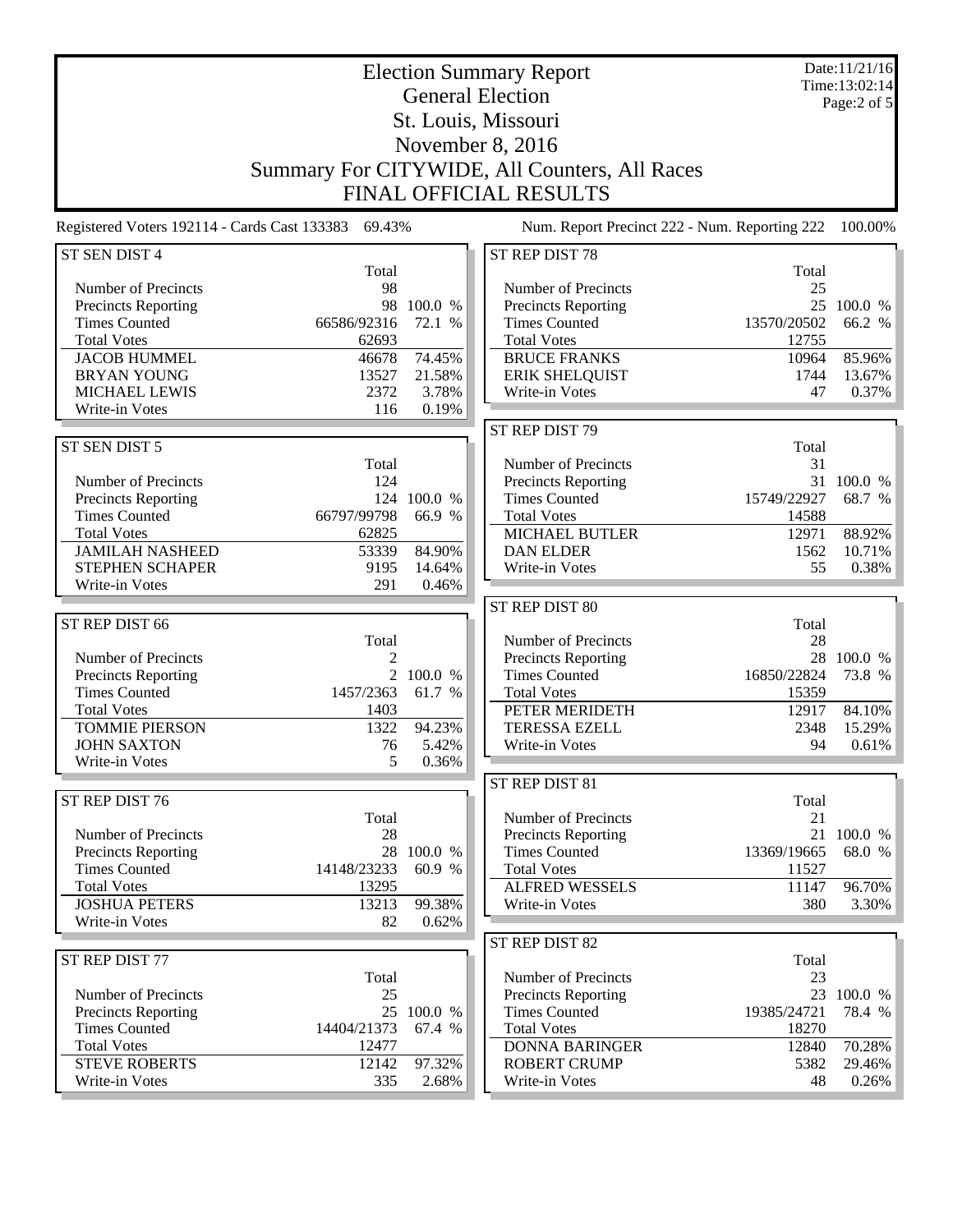| <b>Election Summary Report</b><br><b>General Election</b><br>St. Louis, Missouri |                           |                   |                                               |                         | Date:11/21/16<br>Time:13:02:14<br>Page: 3 of 5 |
|----------------------------------------------------------------------------------|---------------------------|-------------------|-----------------------------------------------|-------------------------|------------------------------------------------|
|                                                                                  |                           |                   |                                               |                         |                                                |
| November 8, 2016                                                                 |                           |                   |                                               |                         |                                                |
|                                                                                  |                           |                   | Summary For CITYWIDE, All Counters, All Races |                         |                                                |
|                                                                                  |                           |                   | <b>FINAL OFFICIAL RESULTS</b>                 |                         |                                                |
| Registered Voters 192114 - Cards Cast 133383 69.43%                              |                           |                   | Num. Report Precinct 222 - Num. Reporting 222 |                         | 100.00%                                        |
| ST REP DIST 83                                                                   |                           |                   | <b>SHERIFF</b>                                |                         |                                                |
| Number of Precincts                                                              | Total<br>7                |                   | Number of Precincts                           | Total<br>222            |                                                |
| <b>Precincts Reporting</b>                                                       |                           | 7 100.0 %         | Precincts Reporting                           |                         | 222 100.0 %                                    |
| <b>Times Counted</b>                                                             | 5529/7260                 | 76.2 %            | <b>Times Counted</b>                          | 133383/192114           | 69.4 %                                         |
| <b>Total Votes</b>                                                               | 4907                      |                   | <b>Total Votes</b>                            | 124999                  |                                                |
| <b>GINA MITTEN</b>                                                               | 3779                      | 77.01%            | <b>VERNON BETTS</b>                           | 98975                   | 79.18%                                         |
| <b>ANDREW BOLIN</b>                                                              | 1106                      | 22.54%            | <b>JOHN CASTELLANO</b>                        | 25647                   | 20.52%                                         |
| Write-in Votes                                                                   | 22                        | 0.45%             | Write-in Votes                                | 377                     | 0.30%                                          |
| ST REP DIST 84                                                                   |                           |                   | <b>TREASURER</b>                              |                         |                                                |
|                                                                                  | Total                     |                   |                                               | Total                   |                                                |
| Number of Precincts                                                              | 25                        |                   | Number of Precincts                           | 222                     |                                                |
| Precincts Reporting                                                              |                           | 25 100.0 %        | Precincts Reporting                           |                         | 222 100.0 %                                    |
| <b>Times Counted</b><br><b>Total Votes</b>                                       | 15597/22510<br>13833      | 69.3 %            | <b>Times Counted</b><br><b>Total Votes</b>    | 133383/192114<br>125684 | 69.4 %                                         |
| <b>KARLA MAY</b>                                                                 | 13649                     | 98.67%            | <b>TISHAURA JONES</b>                         | 96005                   | 76.39%                                         |
| Write-in Votes                                                                   | 184                       | 1.33%             | <b>DARREN GRANT</b>                           | 23155                   | 18.42%                                         |
|                                                                                  |                           |                   | <b>JEROME BAUER</b>                           | 6231                    | 4.96%                                          |
| ST REP DIST 91                                                                   |                           |                   | Write-in Votes                                | 293                     | 0.23%                                          |
|                                                                                  | Total                     |                   |                                               |                         |                                                |
| Number of Precincts                                                              | 2                         |                   | RICHARD TEITELMAN                             |                         |                                                |
| Precincts Reporting<br><b>Times Counted</b>                                      | $\overline{2}$<br>611/795 | 100.0 %<br>76.9 % | Number of Precincts                           | Total<br>222            |                                                |
| <b>Total Votes</b>                                                               | 570                       |                   | Precincts Reporting                           |                         | 222 100.0 %                                    |
| <b>SARAH UNSICKER</b>                                                            | 339                       | 59.47%            | <b>Times Counted</b>                          | 133383/192114           | 69.4 %                                         |
| <b>GREG MUELLER</b>                                                              | 231                       | 40.53%            | <b>Total Votes</b>                            | 112570                  |                                                |
| Write-in Votes                                                                   | $\Omega$                  | 0.00%             | <b>YES</b>                                    | 72628                   | 64.52%                                         |
|                                                                                  |                           |                   | NO                                            | 39942                   | 35.48%                                         |
| ST REP DIST 93                                                                   |                           |                   |                                               |                         |                                                |
| Number of Precincts                                                              | Total<br>5                |                   | PHILIP HESS                                   | Total                   |                                                |
| Precincts Reporting                                                              | 5                         | 100.0 %           | Number of Precincts                           | 222                     |                                                |
| <b>Times Counted</b>                                                             | 2714/3941                 | 68.9 %            | Precincts Reporting                           |                         | 222 100.0 %                                    |
| <b>Total Votes</b>                                                               | 2523                      |                   | <b>Times Counted</b>                          | 133383/192114           | 69.4 %                                         |
| <b>BOB BURNS</b>                                                                 | 1733                      | 68.69%            | <b>Total Votes</b>                            | 111667                  |                                                |
| <b>LANDREY SORBEL</b>                                                            | 785                       | 31.11%            | <b>YES</b>                                    | 70920                   | 63.51%                                         |
| Write-in Votes                                                                   | 5                         | 0.20%             | NO.                                           | 40747                   | 36.49%                                         |
| <b>CIRC ATTY</b>                                                                 |                           |                   | <b>JAMES DOWD</b>                             |                         |                                                |
|                                                                                  | Total                     |                   |                                               | Total                   |                                                |
| Number of Precincts                                                              | 222                       |                   | Number of Precincts                           | 222                     |                                                |
| Precincts Reporting                                                              | 222                       | 100.0 %           | Precincts Reporting                           |                         | 222 100.0 %                                    |
| <b>Times Counted</b>                                                             | 133383/192114             | 69.4 %            | <b>Times Counted</b>                          | 133383/192114           | 69.4 %                                         |
| <b>Total Votes</b>                                                               | 115784                    |                   | <b>Total Votes</b>                            | 112650                  |                                                |
| <b>KIMBERLY GARDNER</b><br>Write-in Votes                                        | 113817<br>1967            | 98.30%            | <b>YES</b><br>NO.                             | 74145<br>38505          | 65.82%<br>34.18%                               |
|                                                                                  |                           | 1.70%             |                                               |                         |                                                |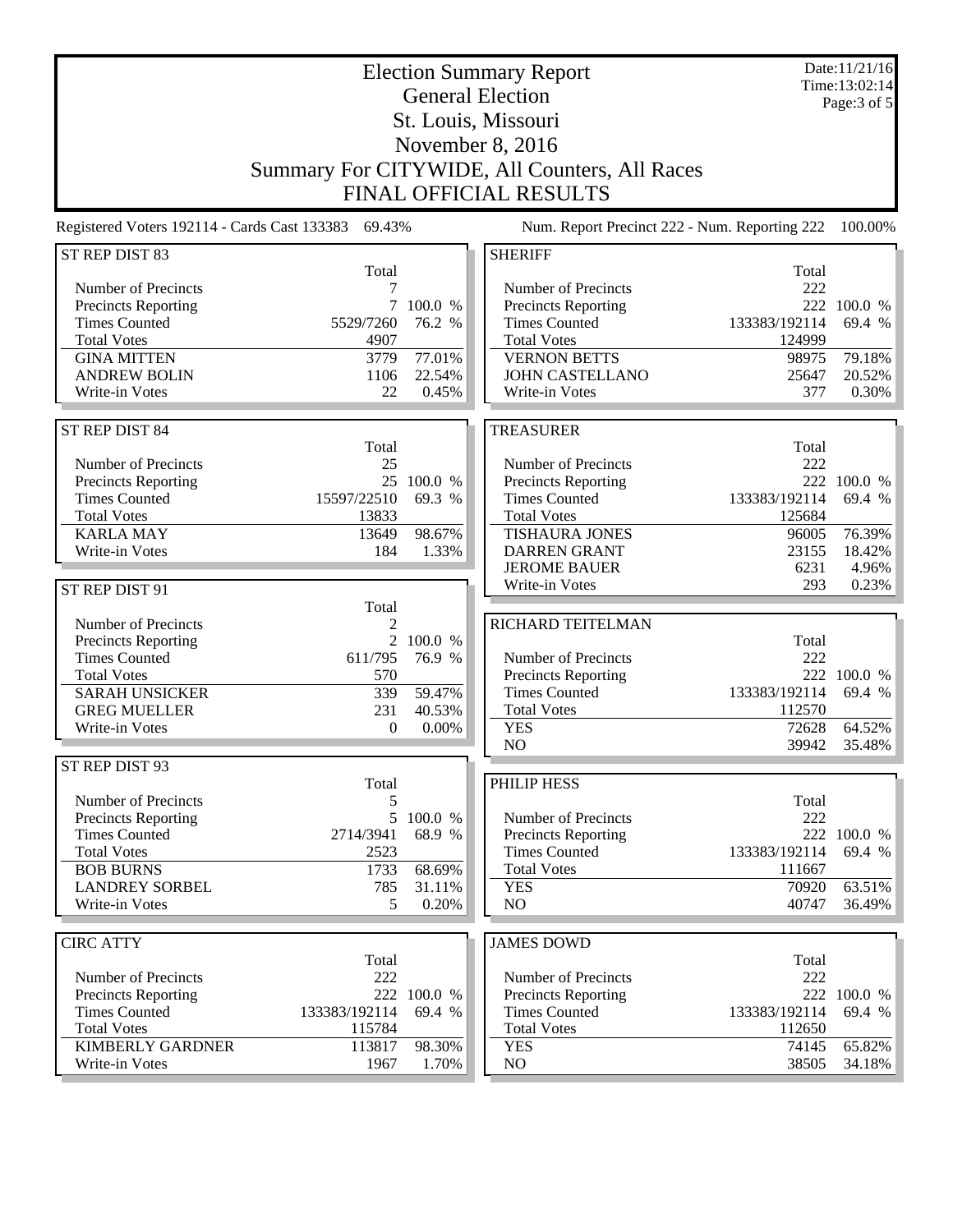| <b>Election Summary Report</b><br><b>General Election</b>         |                                                     |                  |                                               |                | Date:11/21/16<br>Time:13:02:14<br>Page: $4$ of $5$ |
|-------------------------------------------------------------------|-----------------------------------------------------|------------------|-----------------------------------------------|----------------|----------------------------------------------------|
| St. Louis, Missouri                                               |                                                     |                  |                                               |                |                                                    |
| November 8, 2016<br>Summary For CITYWIDE, All Counters, All Races |                                                     |                  |                                               |                |                                                    |
|                                                                   |                                                     |                  |                                               |                |                                                    |
|                                                                   |                                                     |                  | <b>FINAL OFFICIAL RESULTS</b>                 |                |                                                    |
|                                                                   | Registered Voters 192114 - Cards Cast 133383 69.43% |                  | Num. Report Precinct 222 - Num. Reporting 222 |                | 100.00%                                            |
| <b>BRYAN HETTENBACH</b>                                           | Total                                               |                  | <b>CHRISTOPHER MCGRAUGH</b>                   | Total          |                                                    |
| Number of Precincts                                               | 222                                                 |                  | Number of Precincts                           | 222            |                                                    |
| <b>Precincts Reporting</b>                                        |                                                     | 222 100.0 %      | Precincts Reporting                           |                | 222 100.0 %                                        |
| <b>Times Counted</b>                                              | 133383/192114                                       | 69.4 %           | <b>Times Counted</b>                          | 133383/192114  | 69.4 %                                             |
| <b>Total Votes</b>                                                | 106948                                              |                  | <b>Total Votes</b>                            | 105703         |                                                    |
| <b>YES</b>                                                        | 68015                                               | 63.60%           | <b>YES</b>                                    | 67249          | 63.62%                                             |
| N <sub>O</sub>                                                    | 38933                                               | 36.40%           | N <sub>O</sub>                                | 38454          | 36.38%                                             |
| <b>MARK NEILL</b>                                                 |                                                     |                  |                                               |                |                                                    |
|                                                                   | Total                                               |                  | <b>MICHAEL MULLEN</b>                         | Total          |                                                    |
| Number of Precincts                                               | 222                                                 |                  | Number of Precincts                           | 222            |                                                    |
| <b>Precincts Reporting</b>                                        |                                                     | 222 100.0 %      | Precincts Reporting                           |                | 222 100.0 %                                        |
| <b>Times Counted</b>                                              | 133383/192114                                       | 69.4 %           | <b>Times Counted</b>                          | 133383/192114  | 69.4 %                                             |
| <b>Total Votes</b>                                                | 106743                                              |                  | <b>Total Votes</b>                            | 106282         |                                                    |
| <b>YES</b>                                                        | 68939                                               | 64.58%           | <b>YES</b>                                    | 69262          | 65.17%                                             |
| NO                                                                | 37804                                               | 35.42%           | N <sub>O</sub>                                | 37020          | 34.83%                                             |
|                                                                   |                                                     |                  |                                               |                |                                                    |
| <b>JAMES SULLIVAN</b>                                             |                                                     |                  | <b>DAVID MASON</b>                            |                |                                                    |
| Number of Precincts                                               | Total<br>222                                        |                  | Number of Precincts                           | Total<br>222   |                                                    |
| Precincts Reporting                                               | 222                                                 | 100.0 %          | Precincts Reporting                           |                | 222 100.0 %                                        |
| <b>Times Counted</b>                                              | 133383/192114                                       | 69.4 %           | <b>Times Counted</b>                          | 133383/192114  | 69.4 %                                             |
| <b>Total Votes</b>                                                | 106338                                              |                  | <b>Total Votes</b>                            | 106220         |                                                    |
| <b>YES</b>                                                        | 69760                                               | 65.60%           | <b>YES</b>                                    | 67956          | 63.98%                                             |
| N <sub>O</sub>                                                    | 36578                                               | 34.40%           | N <sub>O</sub>                                | 38264          | 36.02%                                             |
| PHILIP HEAGNEY                                                    |                                                     |                  | <b>THOMAS FRAWLEY</b>                         |                |                                                    |
|                                                                   | Total                                               |                  |                                               | Total          |                                                    |
| Number of Precincts                                               | 222                                                 |                  | Number of Precincts                           | 222            |                                                    |
| <b>Precincts Reporting</b>                                        |                                                     | 222 100.0 %      | Precincts Reporting                           |                | 222 100.0 %                                        |
| <b>Times Counted</b>                                              | 133383/192114                                       | 69.4 %           | <b>Times Counted</b>                          | 133383/192114  | 69.4 %                                             |
| <b>Total Votes</b>                                                | 106251                                              |                  | <b>Total Votes</b>                            | 106228         |                                                    |
| <b>YES</b><br>NO                                                  | 67288<br>38963                                      | 63.33%<br>36.67% | <b>YES</b><br>NO                              | 65347<br>40881 | 61.52%<br>38.48%                                   |
|                                                                   |                                                     |                  |                                               |                |                                                    |
| <b>DENNIS SCHAUMANN</b>                                           |                                                     |                  | <b>ROBIN VANNOY</b>                           |                |                                                    |
| Number of Precincts                                               | Total<br>222                                        |                  | Number of Precincts                           | Total<br>222   |                                                    |
| <b>Precincts Reporting</b>                                        |                                                     | 222 100.0 %      | <b>Precincts Reporting</b>                    |                | 222 100.0 %                                        |
| <b>Times Counted</b>                                              | 133383/192114                                       | 69.4 %           | <b>Times Counted</b>                          | 133383/192114  | 69.4 %                                             |
| <b>Total Votes</b>                                                | 105801                                              |                  | <b>Total Votes</b>                            | 106009         |                                                    |
| <b>YES</b>                                                        | 66831                                               | 63.17%           | <b>YES</b>                                    | 70130          | 66.15%                                             |
| NO                                                                | 38970                                               | 36.83%           | NO                                            | 35879          | 33.85%                                             |